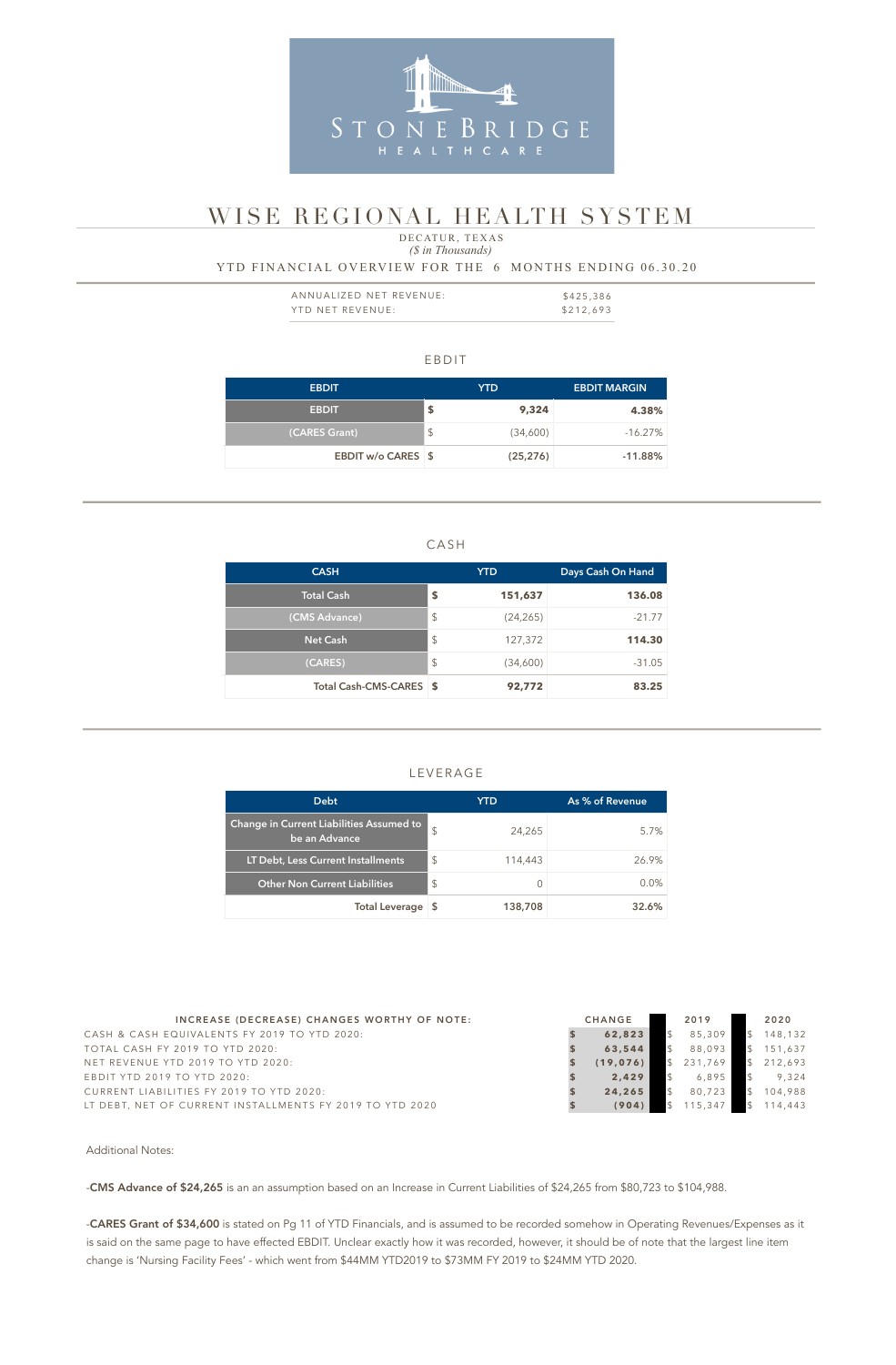

# EBDIT

## *(\$ in Thousands)*  YTD EBDIT WITH & WITHOUT CARES GRANT FOR THE 6 MONTHS ENDING 06.30.20 WISE REGIONAL HEALTH SYSTEM

| ANNUALIZED NET REVENUE: | \$425,386 |
|-------------------------|-----------|
| YTD NET REVENUE:        | \$212,693 |

### EBDIT YTD 2020

| <b>EBDIT</b>             | <b>YTD</b>    |          | <b>EBDIT MARGIN</b> |
|--------------------------|---------------|----------|---------------------|
| <b>Operating Income</b>  | $\frac{1}{2}$ | (4, 198) |                     |
| <b>Plus Interest</b>     | \$            | 3,046    |                     |
| <b>Plus Depreciation</b> | $\frac{1}{2}$ | 10,476   |                     |
| Total EBDIT \$           |               | 9,324    | 4.38%               |

#### CARES GRANT

| <b>CARES GRANT</b>     | <b>YTD</b>      |
|------------------------|-----------------|
| <b>CARES Grant</b>     | \$<br>(20, 100) |
| <b>Texas Waiver</b>    | \$<br>(14,500)  |
| Total CARES Funding \$ | (34,600)        |

#### EBDIT WITHOUT CARES

| <b>EBDIT WITHOUT CARES.</b> | YTD. |           | <b>EBDIT MARGIN</b> |
|-----------------------------|------|-----------|---------------------|
| <b>EBDIT w/ CARES</b>       | S    | 9,324     | 4.38%               |
| (CARES)                     |      | (34,600)  | $-16.27\%$          |
| Total EBDIT w/o CARES \$    |      | (25, 276) | $-11.88\%$          |